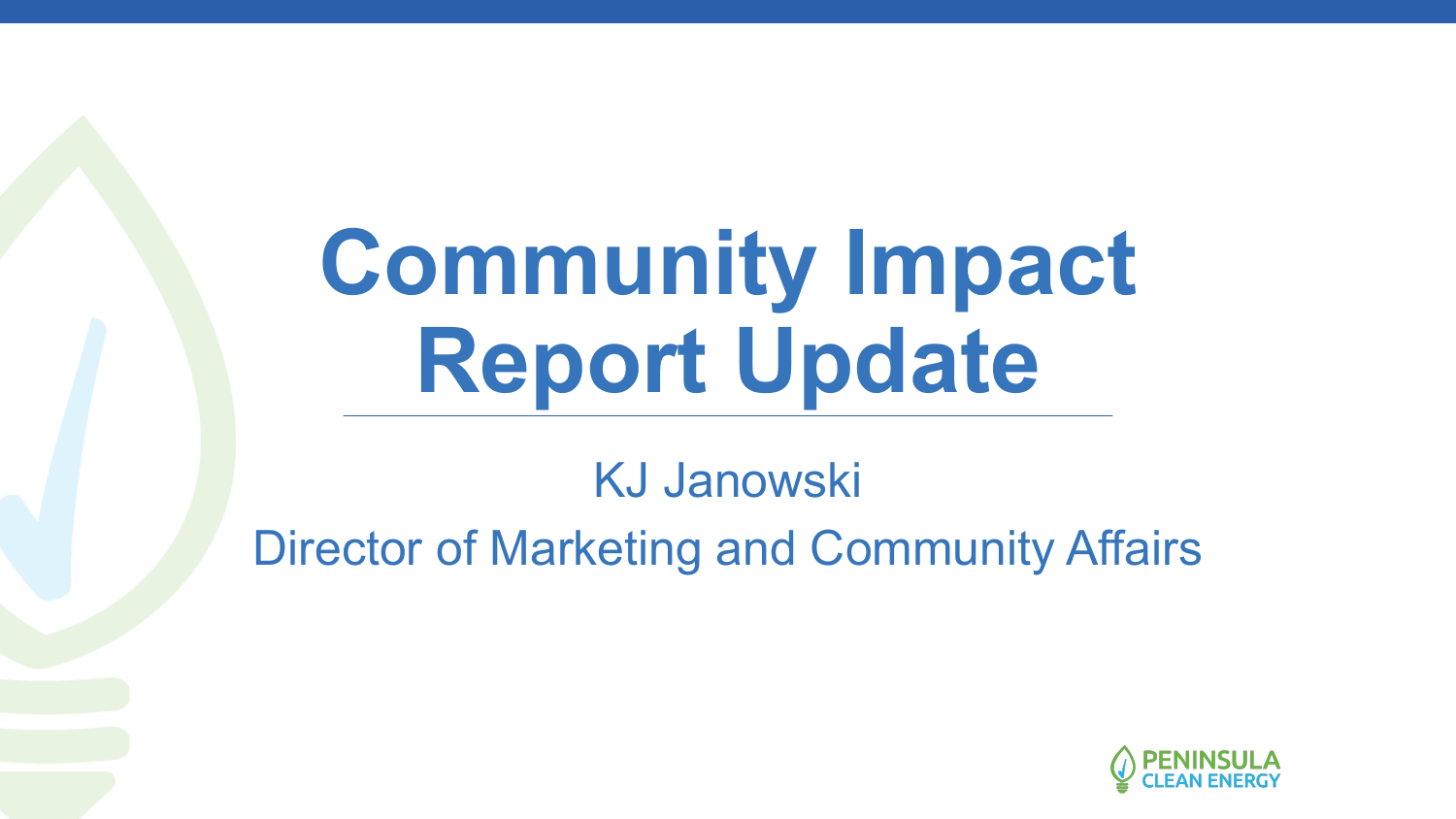## **Objective**

Increase awareness of Peninsula Clean Energy as a not-for-profit, locally controlled agency that helps people save money and improve the environment by providing clean energy and reinvesting in the community

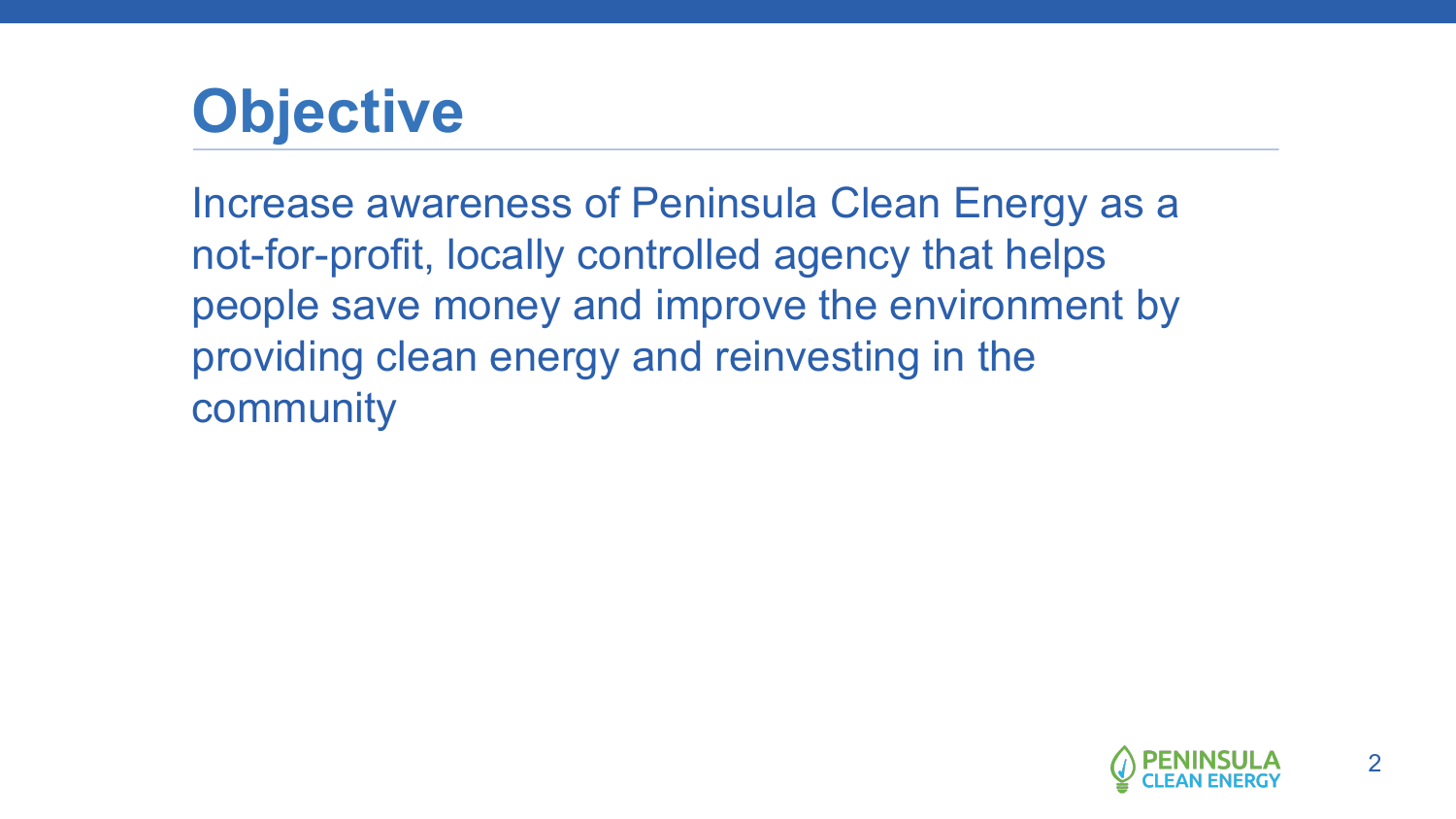### **Content**

- Overview of Peninsula Clean Energy
	- o Letter from CEO vision, mission, purpose of this report
	- o What we are and what we do ("how it works" illustration)
- Where does the Power Come From?
	- o Power Mix
	- o Wright Solar (incl. photo)
- Energy Resiliency
	- Description of our program interview with Siobhan Doherty
	- o Quotes from Dr. Shruti Dhapodkar (County public health) and Harvey Rarback (HMB)

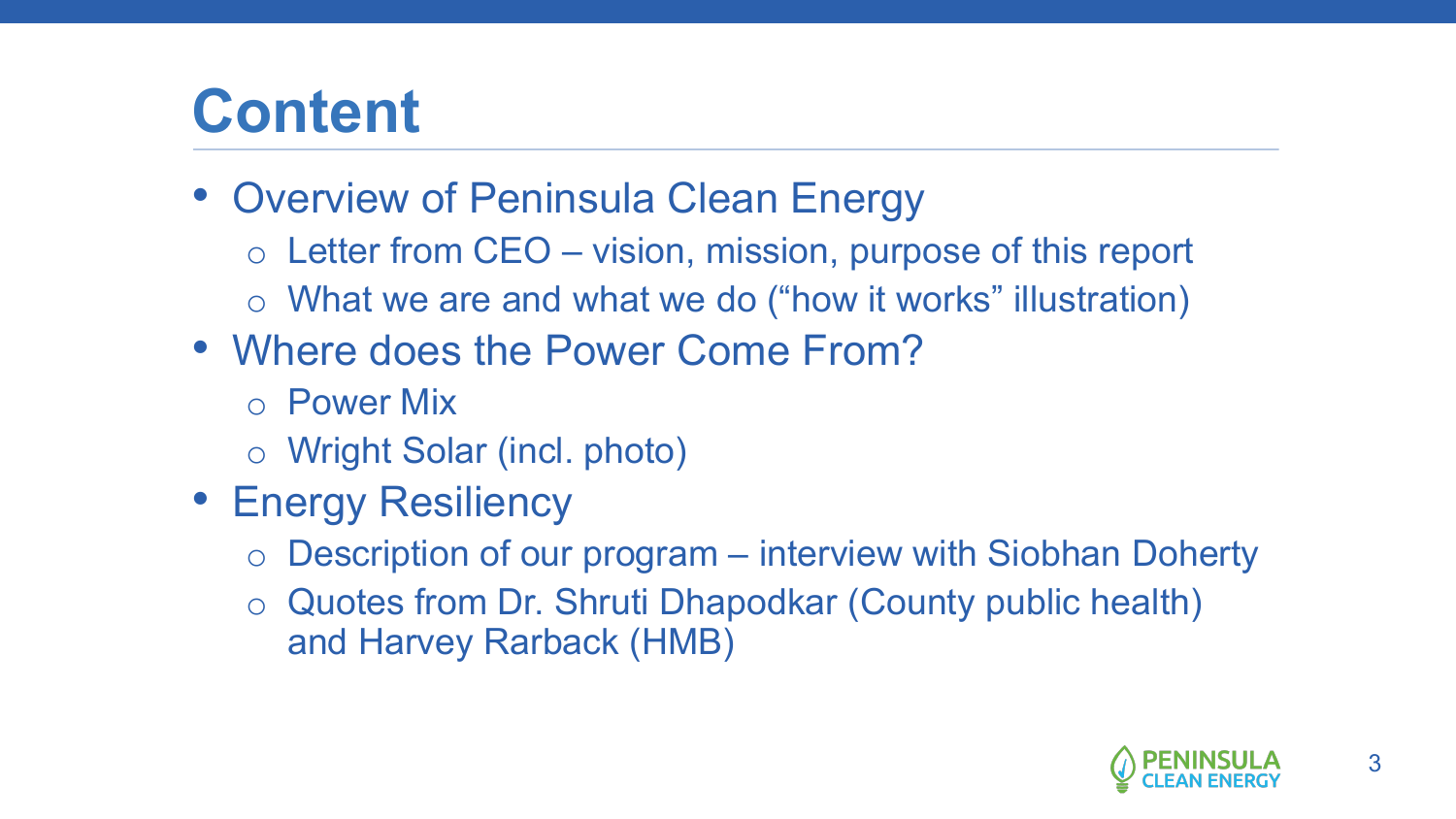### **Content**

- Education Programs
	- o Interviews and photos with teachers who went through SMELC Teacher Fellowship program and with Superintendent Nancy McGee
	- o Overview of SMELC Teacher Fellowship
- Programs/Reinvesting in the Community
	- o Healthy Home Connect Program
		- o Interviews with El Concilio, Franklin Energy (fka Build it Green), customer(s) who have been helped by the program
	- o EV Programs
		- o Interviews with 2 customers who have participated in the Drive Forward used EV program

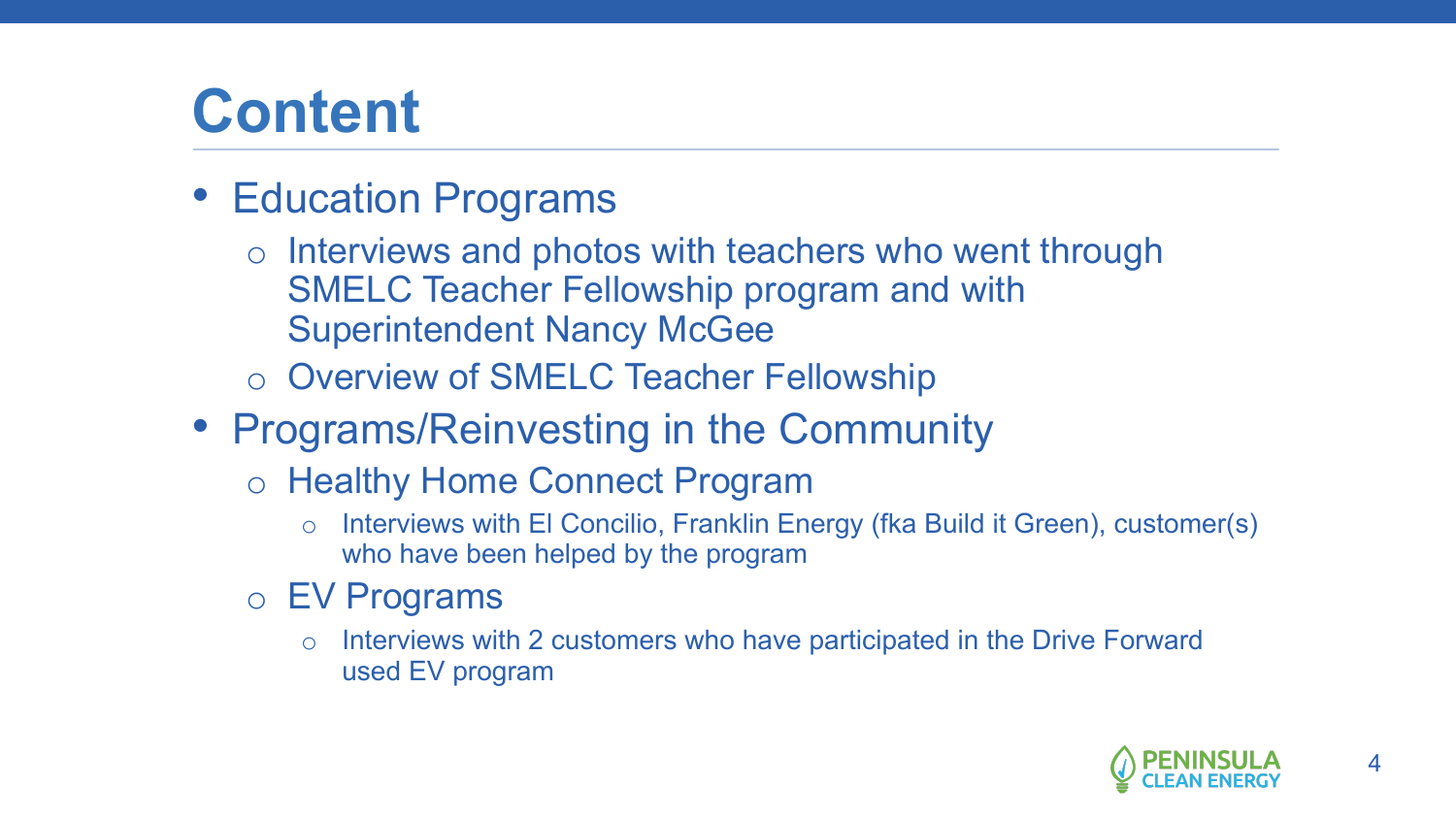#### **Content**

- Green is Good for Business
	- o Interview with SamTrans
	- o Interview with Lyngso
- Calls to Action
	- o EV Charging Infrastructure Program
	- o DriveForward
	- o Upgrade to ECO100
	- o Stay informed